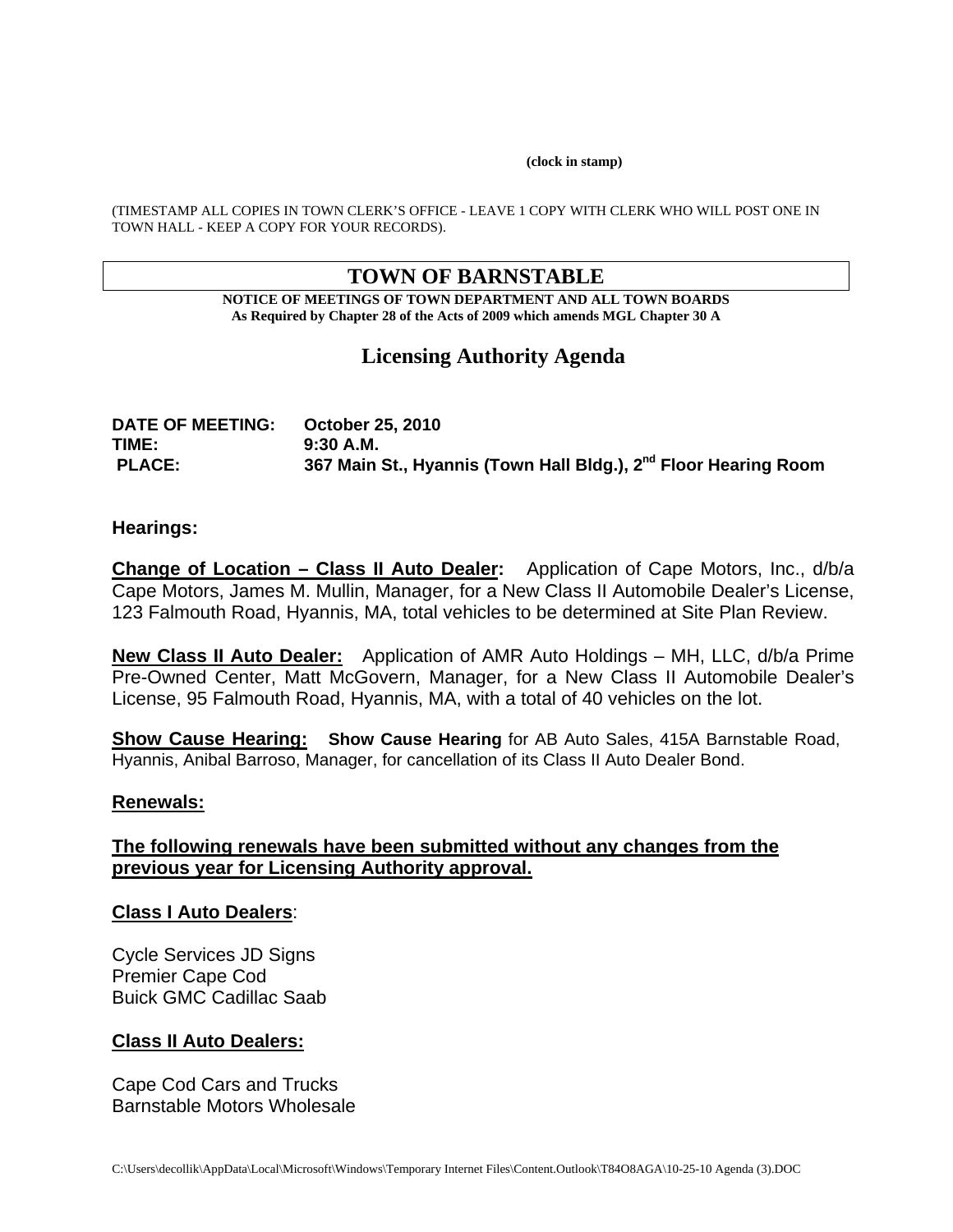Nantucket Auto Sales Barnstable Road Auto Repair Club 44 Acquisition Svcs.

### **Common Victuallers:**

Honey Dew Donuts Coke's Seafood Keyes/Sea Street Beach International House of Pancakes Kentucky Fried Chicken/Taco Bell Sarku Japan Friendly's #736 Papa Gino's – 790 Iyannough Road D'Angelo's – 187 Falmouth Road D'Angelo's – 793 Iyannough Road BJ's Wholesale Club #321

### **Cinema/Theatre:**

Cotuit Center for the Arts

### **Lodging Houses:**

Cape Cod Ocean Manor Bursley Manor Friends of Prisoners, Inc. Sea Beach Inn Simmons Homestead Inn Bass River Properties – 164 Main Street Bass River Properties – 80 Yarmouth Road Bass River Properties – 156 Main Street Bass River Properties – 18 Quaker Road

### **Daily Live Entertainment:**

Cotuit Center for the Arts

### **Daily Non-Live Entertainment:**

Honey Dew Donuts Boston 'n Barnstable, Inc. for Burger King at 2145 Iyannough Road, Hyannis

#### **Automatic Amusement/Video Games:**

Boston 'n Barnstable, Inc. for Burger King at 2145 Iyannough Road, Hyannis